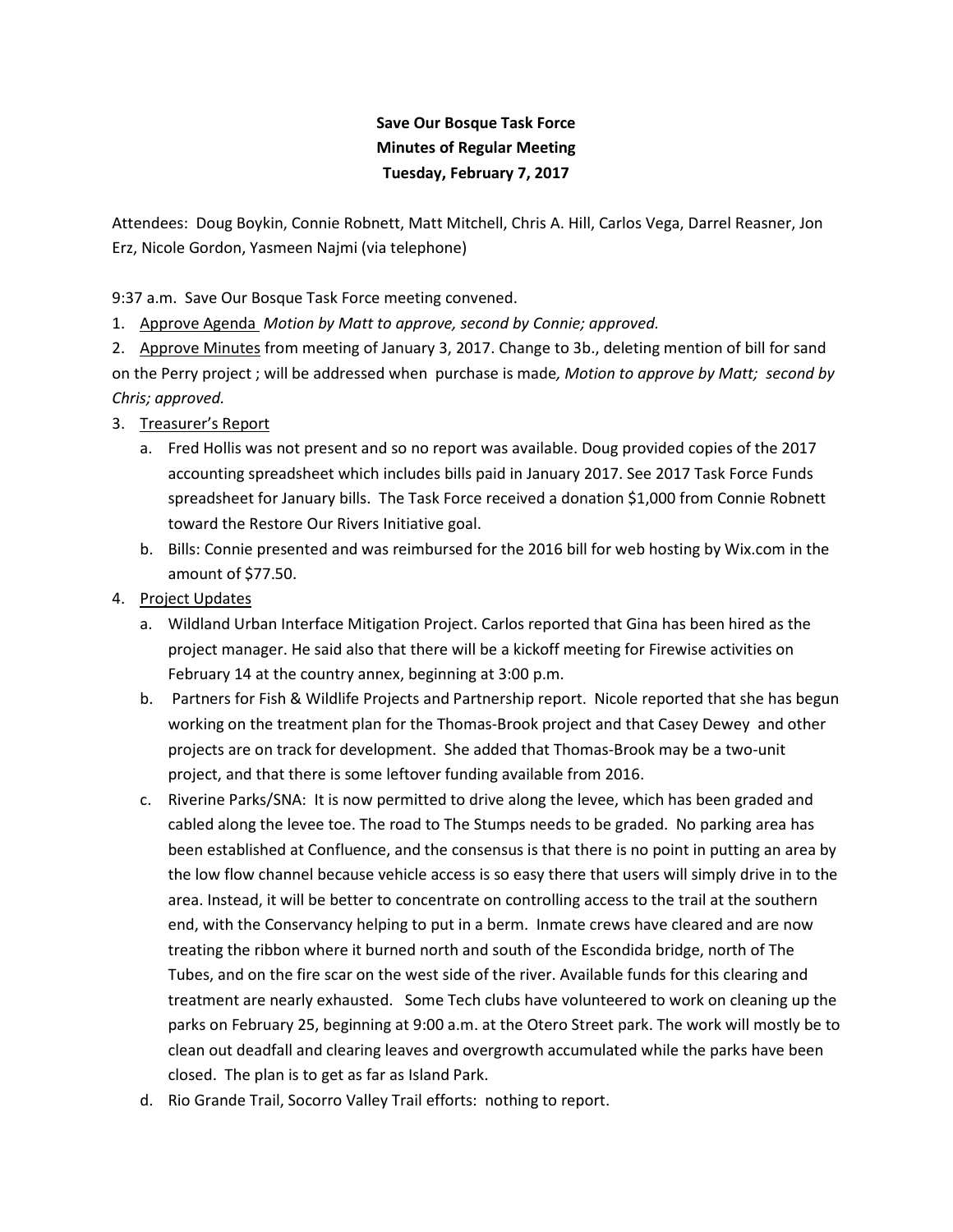- e. Sevilleta NWR projects: Jon reported that the first 3,000 have been cut and put in water, and that 800 were planted on Saturday, Feb. 4. Jon reported that the poles were already developing roots. Additional contemplated planting dates are February 10, 11, 16, and 18, and volunteers should meet at the visitor center at 9:00 a.m. Darrel Reasner proposes to top black willow trees at the north end of the cutting area at Caballo where the plants are healthier; those at the south end are largely dead. He added that it would be good to make a test trim and take photographs, trimming about 200 plants. The trimming would begin about the third week in March. BOR want the trimmed material to stacked as high as possible. Also, Darrel has seen good plants in the area south of Seco Creek and will try to get permission to do some harvesting there. It remains to be seen how pruning and flooding will affect the regrowth of black willow, and at least one long sprout will be left on each plant in the hope that this will enhance the survival of willows in the harvest area. Doug recommended that the Task Force commit to Will's quote for two years of growing stock. Jon said that Will's quote was \$24,000 for 3,000 trees. Jon also added that Sevilleta would like to retain some funds in reserve because the refuge does not yet know what the Unit B gate design and final cost will be. *Connie moved to approve Darrel Reasner's proposed expenditure of \$1,250 per day for days for pruning black willow at Caballo; Chris seconded; motion carried. Matt moved to approve a contract with Will Kolbenschlag for 3,000 trees at \$8.00 each, to a maximum of \$24,000; Connie seconded; motion carried.*
- f. Bureau of Reclamation Escondida Fire Habitat Restoration: BOR has a lot planned, including lowering the riverbanks on either side of the bridge. Given the number of agencies and projects involved, good coordination will be necessary to avoid wasting money and duplicating restoration efforts.
- g. Central Socorro Bosque Severance Project: There will be a meeting next week; everything but endangered species consultation with FWS and BOR is complete, agreement is signed and treatment plan is done and ready to go. The treatment plan is to lop and drop, spray, and then masticate. We must suspend activities on April 15 absent a waiver.
- h. Other: nothing to add.
- 6. Restore our Rivers Initiative Gina is attending the Tamarisk Coalition annual conference in Colorado this week.
- 7. Spring Trash Pickup Will be April 21, at parks along the river.
- 8. Other Agenda Items Nothing to add.
- 9. Facebook and Website updates Connie has started developing a SOBTF document repository on Google Drive and will regularly check the SOBTF Gmail account. Jon will post recent pictures taken by Kathy Granillo.
- 10. Calendar
	- 2/10 and 2/18 Tree planting at Sevilleta NWF; Sevilleta is looking for volunteers
	- 2/14 Kickoff meeting for Firewise activities at the country annex
	- 2/22 Fire chiefs meeting to set dates for Firewise and Ready Set Go program
	- 2/23 & 24 Xeriscape Council meeting in Albuquerque; Gina will be presenting